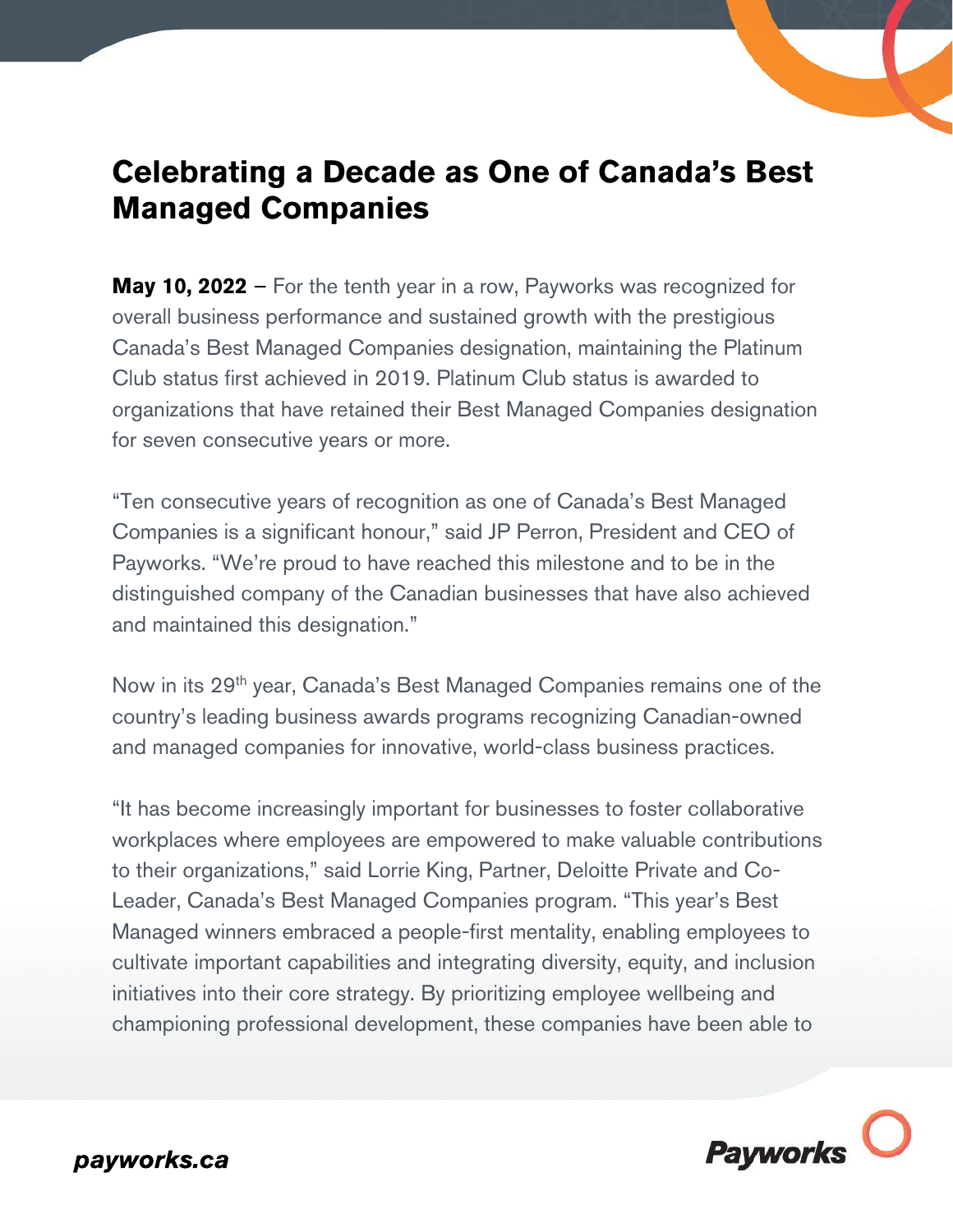harness an engaged talent pool to explore new ventures and set the course for continuous improvement and growth."

2022 Best Managed companies share commonalities that include (but are not limited to) putting their people and culture at the forefront, focusing on their ESG strategies and doubling down on accelerated digitization.

Canadian-owned and operated Payworks' continued success is due in large part to its proprietary suite of cloud-based workforce management solutions, which are supported by a client-centric service philosophy and purpose of "Doing right by people." Payworks has created and maintains a culture that promotes innovation and collaboration, encourages and emphasizes community involvement, and focuses on cultivating and nurturing long-lasting relationships with clients.

"Our people, partners, and clients are the cornerstone of our business," said JP Perron. "They inspire us to work harder and be our best every day, and we will strive to retain the Best Managed Companies Platinum Member status for them for years to come."

## **About Payworks**

*Doing business to business, person to person. Payworks is a leading expert in the field of total workforce management solutions, providing cloud-based Payroll, Human Resources, Employee Time, and Absence Management to businesses across Canada. We're a Platinum Club member of Canada's Best Managed Companies, having held the Best Managed distinction every year since 2012, and were designated one of Canada's Top Small & Medium Employers for 2021. Let us show you how we're different: visit payworks.ca for more information.* 



payworks.ca